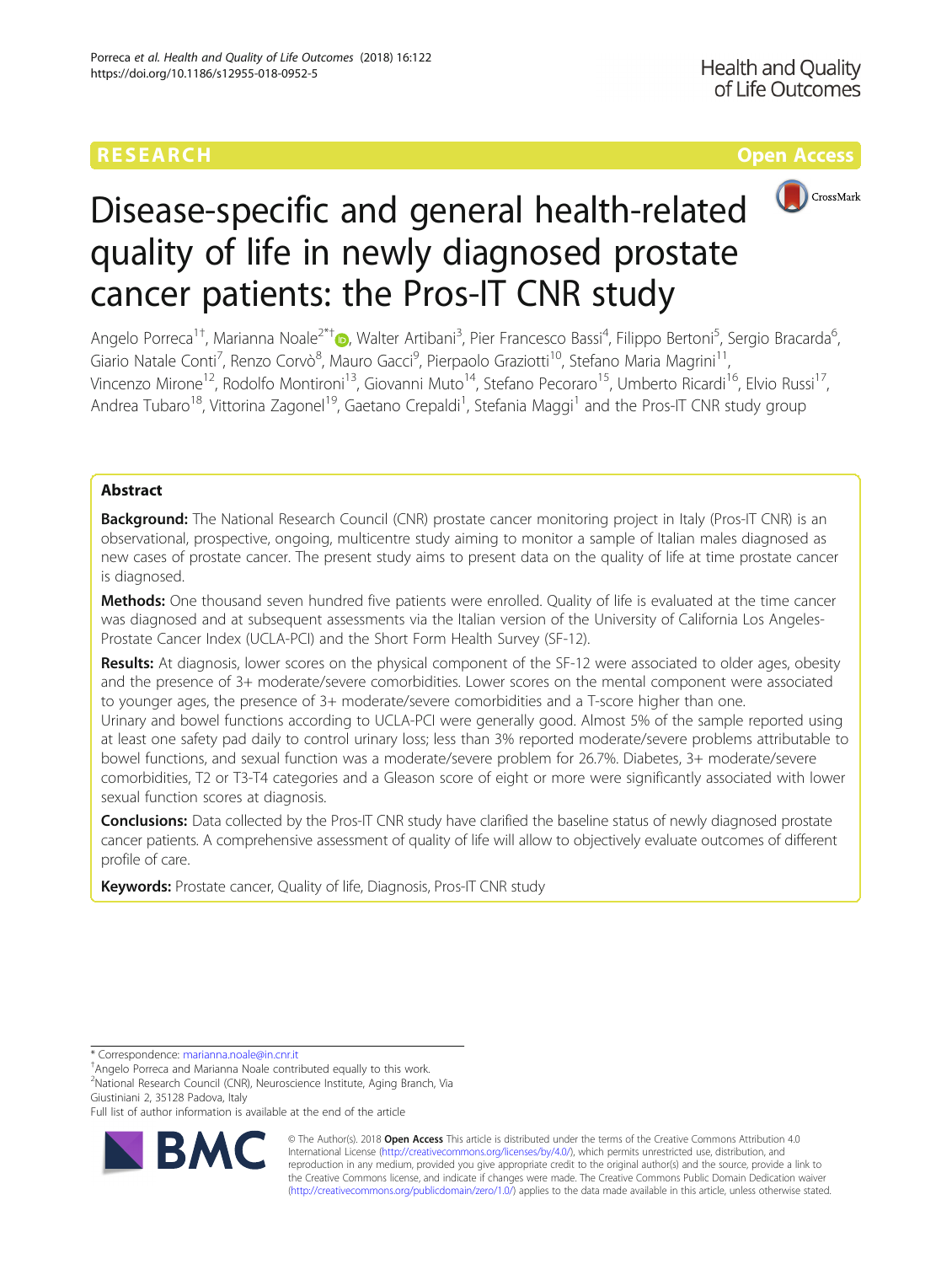#### Background

Prostate cancer was the most common cancer diagnosed in men worldwide in 2015 [[1](#page-9-0)]. With the exclusion of skin cancers, it represents 20% of all malignancies diagnosed in Italian males 50 years old or older [\[2](#page-10-0)]. Survival rates after a prostate cancer diagnosis continue to rise; approximately 89% of Italian patients are still alive 5 years after diagnosis, with North-western regions showing better rates with respect to Southern ones [[2\]](#page-10-0).

Clinical cancer researchers and oncologists recognize the importance of measuring survival and the clinical effects of treatments as well as patients' quality of life in terms of subjective perceptions of symptoms, including physical, emotional and social functions [[3,](#page-10-0) [4\]](#page-10-0). The increasing numbers of men with prostate cancer diagnoses and rising life expectancies underscore the importance of evaluating the quality of life of these patients [[5,](#page-10-0) [6](#page-10-0)]. A number of studies have demonstrated that prostate cancer and its treatments affect physical and psychological health, as well as urinary, bowel and sexual function, with effects that seem to differ depending on the stage of the disease and the treatment being given [\[5](#page-10-0), [7](#page-10-0)].

The National Research Council (CNR) prostate cancer monitoring project in Italy (Pros-IT CNR) is an ongoing study that is monitoring a sample population of Italian patients who were enrolled at the time they were diagnosed as new cases of prostate cancer. It aims to analyze the quality of life and general psychological and physical health parameters in real-world treatment situations during a 60 month study period. The current article reports on the health and quality of life registered at the study's baseline when the patients were newly diagnosed with prostate cancer.

#### Methods

#### Study design

The Pros-IT CNR study design has been described elsewhere [\[8](#page-10-0)]. Briefly, the Pros-IT CNR is a multicenter, prospective study that aims to monitor the quality of life of a sample of Italian male patients 18 years and older who were diagnosed with biopsy-verified treatment-naïve prostate cancer after September 1, 2014.

Ninety-seven centers including 51 Urology, 39 Radiation Oncology and 7 Oncological facilities located throughout Italy were actively involved in the enrollment phase. The baseline questionnaires were administered at the time prostate cancer was diagnosed. Six follow-up evaluations 6, 12, 24, 36, 48 and 60 months after the original diagnostic assessment were scheduled for the patients.

#### Ethics

The Pros-IT CNR study protocol was approved by the Ethics Committee of the clinical coordinating center located at the Sant'Anna Hospital (Como, Italy; register number 45/2014). It was also approved by the Ethics Committees of each of the other participating centers. The study was carried out in accordance with the principles of the Declaration of Helsinki; all the participants gave informed consent.

#### Outcomes measures

Patients' quality of life was evaluated using the validated Italian version of the University of California Los Angeles-Prostate Cancer Index (Italian UCLA-PCI; [\[9](#page-10-0)]) and the validated version of the Short Form Health Survey (SF-12 Standard v1 scale; [\[10\]](#page-10-0)). Both questionnaires were recommended for use in men with prostate cancer by the authors of a recent systematic review [\[11](#page-10-0)]. The UCLA-PCI which received high ratings for its psychometric properties (content validity, internal consistency, construct validity and reproducibility), was recommended to evaluate health-related quality of life in prostate cancer patients. UCLA-PCI specifically evaluates urinary function and bother (UF, UB), bowel function and bother (BF, BB), and sexual function and bother (SF, SB). Scores range from 0 to 100, with higher score indicating better conditions.

SF-12 received high ratings for its criterion validity, construct validity, reproducibility, and interpretability; it was also recommended in view of its shortness [\[11](#page-10-0)]. The patients' Physical and mental quality of life (Physical Component Summary (PCS) and Mental Component Summary (MCS), respectively) were evaluated using the SF-12 and possible scores range from 0 to 100, with 100 indicating best self-perceived health. Patients, who were originally evaluated at the time of diagnosis/enrollment, and are re-assessed at each of the appointments scheduled over the 60-month study period.

#### Data collection

The participating centers identified eligible patients who were newly diagnosed with prostate cancer. After signing the informed consent form, a baseline Data Collection Form (DCF) was completed by the referring specialist using a web-platform that was specifically created for the study. The Italian version of the UCLA-PCI questionnaire was, instead, printed and completed by each patient privately, and then returned to the specialist who loaded the responses into the web-platform.

#### Statistical analysis

The missing baseline data were analyzed without imputation of missing data.

Categorical variables are presented as numbers and percentages. Continuous variables are reported as means and standard deviations (SD) or medians and interquartile ranges for skewed variables. Normal distributions of continuous variables were tested using the Shapiro-Wilk test.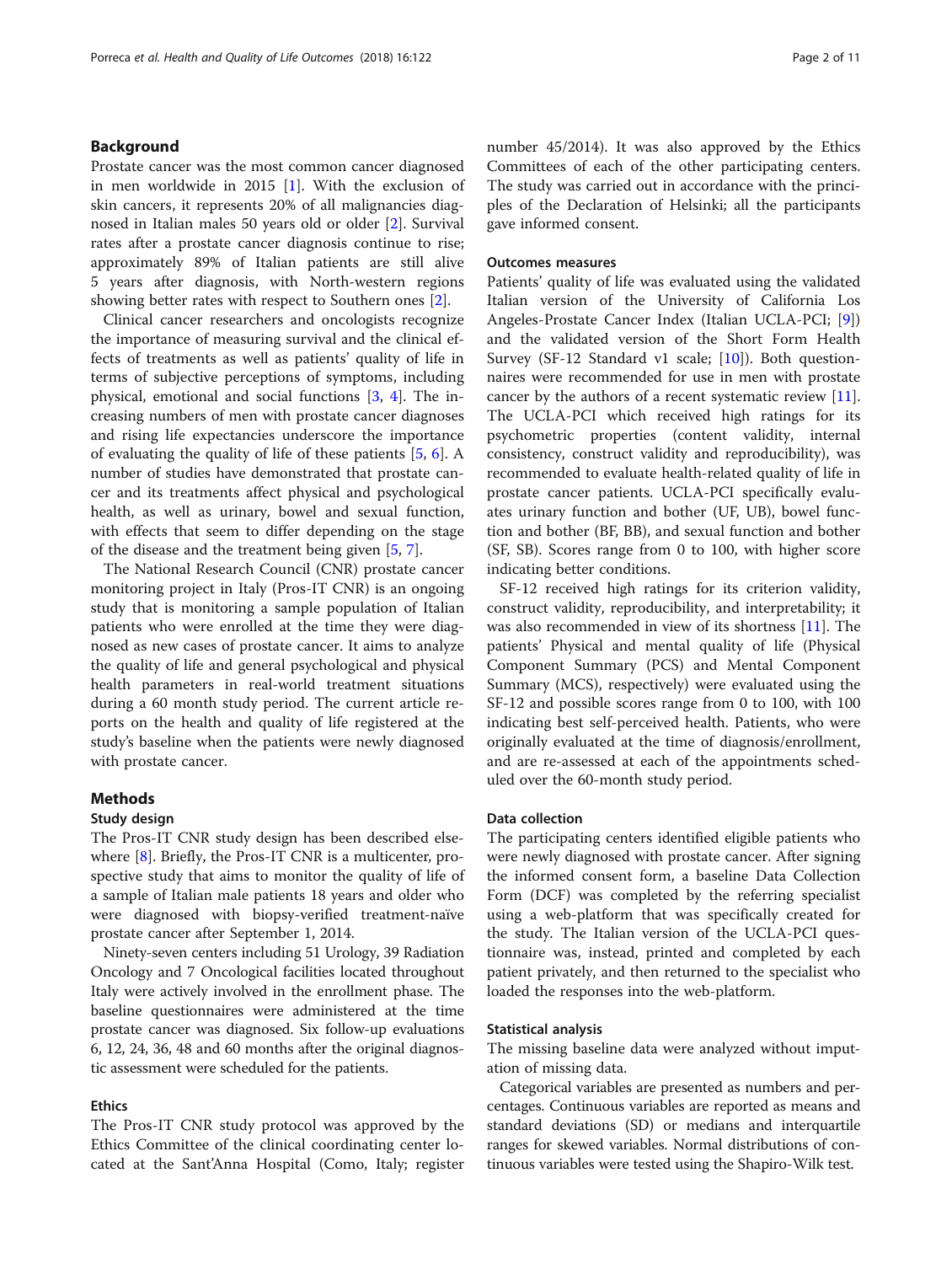<span id="page-2-0"></span>Table 1 Socio-demographic characteristics and anamnestic data of the participants of the Pros-IT CNR study at the time they were diagnosed with prostate cancer

|                                                | $n = 1705$     |
|------------------------------------------------|----------------|
| Socio-demographic characteristics at diagnosis |                |
| Age at diagnosis, years                        |                |
| $mean + SD$                                    | $68.9 \pm 7.4$ |
| min, max                                       | 43, 86         |
| Education, n (%)                               |                |
| University degree                              | 103 (12.0)     |
| High school diploma                            | 596 (35.6)     |
| Lower secondary school diploma                 | 393 (23.5)     |
| Elementary license or less                     | 485 (28.9)     |
| Marital status, n (%)                          |                |
| Married or cohabiting                          | 1442 (84.9)    |
| Widowed                                        | 98 (5.8)       |
| Separated, divorced or single                  | 159 (9.4)      |
| Living arrangements, n (%)                     |                |
| With spouse and/or children                    | 1535 (90.3)    |
| Alone                                          | 165(9.7)       |
| Work condition, n (%)                          |                |
| Retired                                        | 1263 (74.7)    |
| Still working                                  | 398 (23.6)     |
| Unemployed                                     | 29 (1.7)       |
| Anamnestic data at diagnosis                   |                |
| BMI, n (%)                                     |                |
| Under/normal weight (< 25 kg/m <sup>2</sup> )  | 568 (34.2)     |
| Overweight (25-29.9 kg/m <sup>2</sup> )        | 832 (50.1)     |
| Obesity (≥30 kg/m <sup>2</sup> )               | 260 (15.7)     |
| Smoking status, n (%)                          |                |
| Current smoker                                 | 230 (13.8)     |
| Former smoker                                  | 688 (41.3)     |
| Never smoker                                   | 747 (44.9)     |
| Family history of prostate cancer, n (%)       | 286 (17.0)     |
| Family history of breast cancer, n (%)         | 80 (5.8)       |
| Family history of ovarian cancer, n (%)        | 25(2.1)        |
| Diabetes mellitus, n (%)                       | 263 (15.5)     |

Patients reporting moderate, severe or extremely severe impairment for individual CIRS items, n (%)

| Cardiac                   | 322 (19.0) |
|---------------------------|------------|
| Hypertension              | 17(1.0)    |
| Vascular, haematological  | 464 (27.3) |
| Respiratory               | 61(3.6)    |
| Eye, ear, nose and throat | 146 (8.6)  |
| Upper gastrointestinal    | 236 (13.9) |
| Lower gastrointestinal    | 88 (5.2)   |
| Hepatic                   | 110(6.5)   |

Table 1 Socio-demographic characteristics and anamnestic data of the participants of the Pros-IT CNR study at the time they were diagnosed with prostate cancer (Continued)

|                                  | $n = 1705$ |
|----------------------------------|------------|
| Renal                            | 86(5.1)    |
| Other genitourinary              | 51(3.0)    |
| Musculoskeletal, integumentary   | 82 (3.0)   |
| Neurological, excluding dementia | 174 (10.4) |
| Endocrine, metabolic             | 83 (4.9)   |
| Psychiatric, behavioural         | 31(1.8)    |
|                                  |            |

SD Standard Deviation, CIRS Cumulative Illness Rating Scale

The patients' overall quality of life, assessed using the SF-12 (PCS and MCS), and their quality of life linked to urinary, bowel and sexual function, assessed using the Italian version of the UCLA-PCI, were analyzed in relation to demographic characteristics, risk factors and disease-staging using a Generalized Linear Model (GLM) on rank-transformed data, adjusting for age at diagnosis.

Multivariable logistic regression models were defined, with outcomes the PCS and MCS SF-12 scores as well as the urinary, bowel and sexual functions of the UCLA-PCI, dichotomized according to the first quartile of their distribution (Q1). Each model was adjusted for age at diagnosis (years), education (lower secondary school diploma or less vs high school diploma or University degree), marital status (married or cohabitating vs widowed, divorced or single), geographical area of residence (northern regions of Italy vs central or southern regions), Body Mass Index (BMI; normal weight vs overweight or obesity), smoking status (current smoker vs former or never), diabetes mellitus, having three or more moderate/severe comorbidities, T stage (T1 vs T2 or T3-T4) and Gleason score at diagnosis  $(6 \text{ vs } 3 + 4, 4 + 3, 8 +)$ .

All statistical tests were two-tailed, and  $p$ -values < 0.05 were considered statistically significant. All the analyses were performed using the SAS 9.4 statistical software.

#### Results

One thousand seven hundred fifty-three patientswith a biopsy-verified prostate cancer were originally enrolled. Forty-eight protocol violations were registered in relation to inclusion criteria: diagnoses were formulated before September 1, 2014 for 35 patients and 13 were not naïve to prostate cancer treatments. Excluding those patients, our sample was made up of 1705 patients: 949 (55.7%) were enrolled in Urology, 717 (42.1%) in Radiation Oncology and 39 (2.3%) in Oncological Departments.

More than half of the participants were residing at the time of diagnosis in Northern Italy, about a quarter in Central Italy and the rest in Southern regions of the country. A "health migration" phenomenon was noted in these patients, as many travelled to centers located in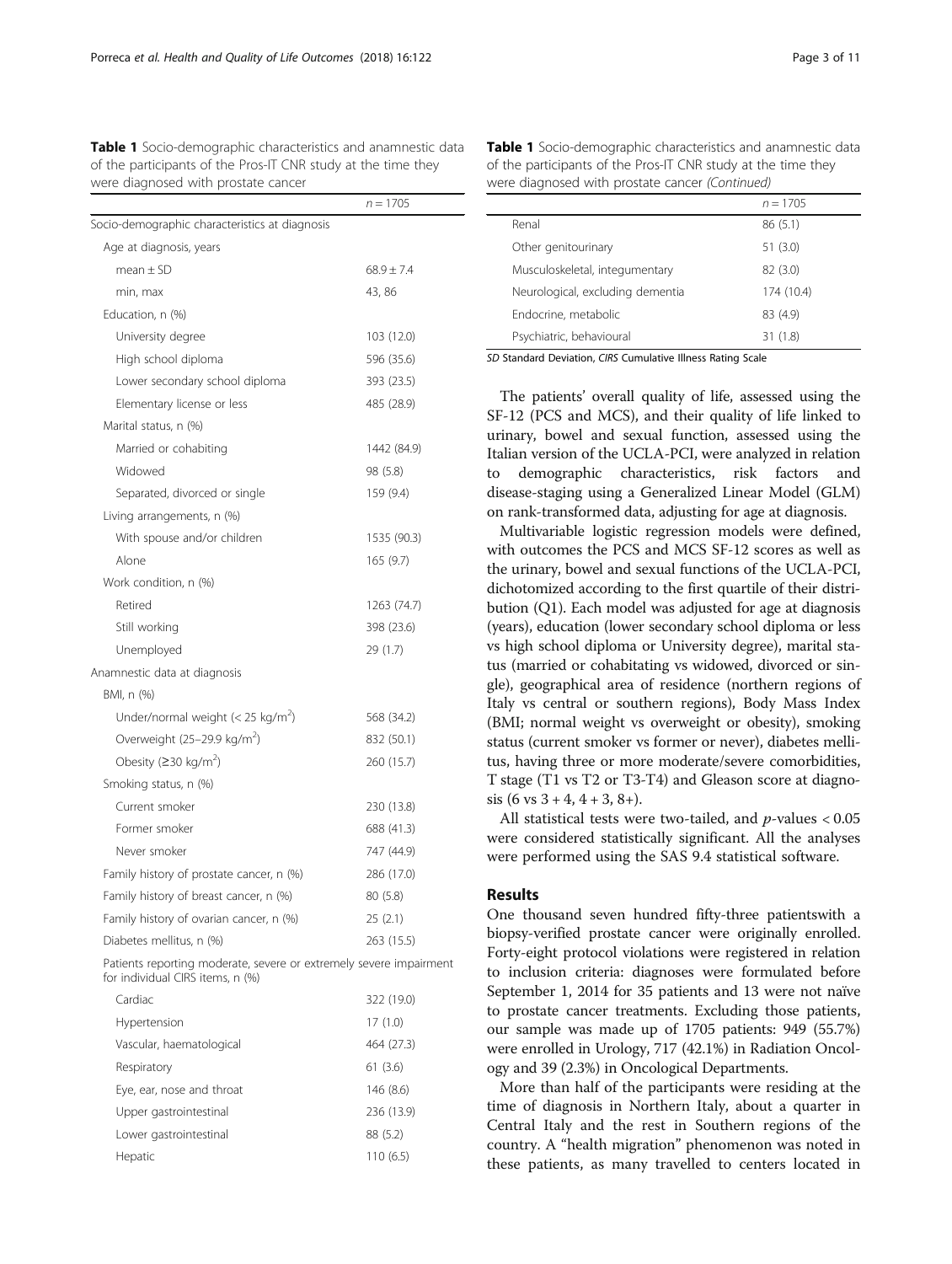<span id="page-3-0"></span>the North to undergo diagnosis and/or treatment. In fact, 13.7 and 9% of patients residing in the South and Central areas, respectively, were enrolled at centers located in the North.

#### Socio-demographic characteristics

The main socio-demographic data are presented in Table [1](#page-2-0). The patients' mean age at diagnosis was  $68.9 \pm$ 7.4 years. Almost 12% of the participants had a university degree, 36% had a high school diploma, and almost 30% had completed elementary school or had no study degree. Eighty-five percent of the participants were married or cohabiting. More than 90% of the participants were living with other members of their family such as a spouse and/ or children. Approximately three-quarters were retired.

#### Anamnestic data

More than half of the patients were overweight and had a BMI between 25 and 29.9  $\text{kg/m}^2$  (Table [1](#page-2-0)). Almost

14% declared that they were current smokers, while 41% were former smokers.

Seventeen percent of the patients reported having a family history of prostate cancer; 5.8 and 2.1%, respectively, reported family breast and ovarian cancer history. The mean age at the diagnosis of prostate cancer in the participants with a family history of the disease was significantly lower than that in those without one  $(66.8 \pm 8.3)$ vs  $69.3 \pm 7.2$ ,  $p < 0.0001$ ).

Two hundred sixty three patients (15.5%) declared that they had diabetes mellitus. Four hundred sixty-four of the patients (27.3%) reported having moderate, severe or extremely severe diseases, as defined by the Cumulative Illness Rating Scale (CIRS; [[12\]](#page-10-0)), of the vascular, lymphatic or hematopoietic system; 322 (19.0%) referred having a disease of the cardiac system, 236 (13.9%) of the gastrointestinal apparatus and 174 (10.3%) of the neurological system, excluding dementia.

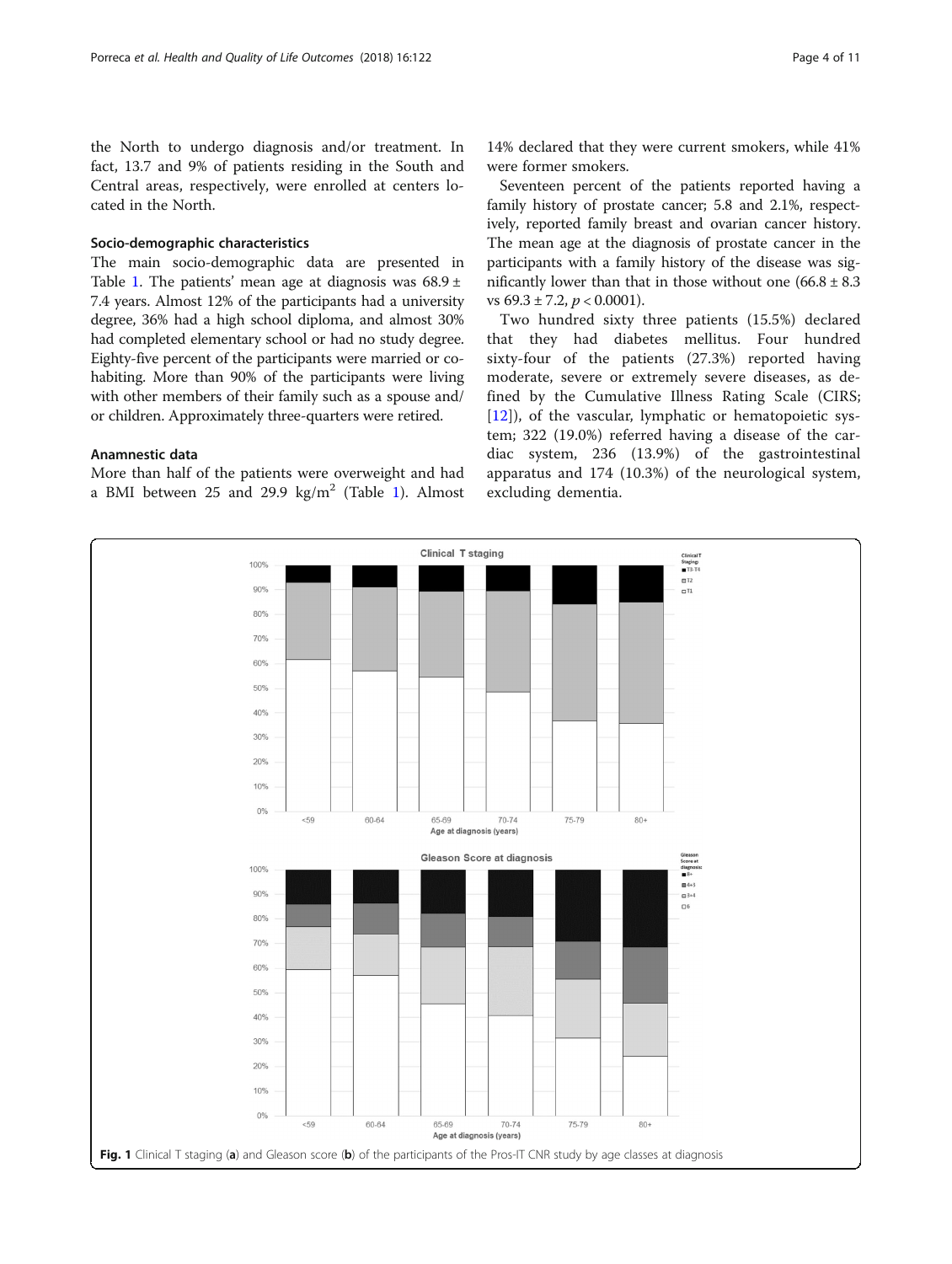Table 2 Demographic data and responses to the physical (PCS) and mental components (MCS) of the SF-12 of the participants of the Pros-IT CNR study at the time they were diagnosed with prostate cancer

|                                                                    | PCS*                         | p-value                  | MCS*            | p-value                |
|--------------------------------------------------------------------|------------------------------|--------------------------|-----------------|------------------------|
| Age at diagnosis<br>(years)                                        |                              | $< 0.0001^{\frac{6}{3}}$ |                 | $0.0058^{\frac{6}{3}}$ |
| < 60                                                               | $54.4 \pm 6.2$               |                          | $47.3 \pm 9.9$  |                        |
| $60 - 64$                                                          | $52.8 \pm 6.6$               |                          | $48.5 \pm 9.7$  |                        |
| $65 - 69$                                                          | $52.2 \pm 6.8$               |                          | $50.2 \pm 9.3$  |                        |
| $70 - 74$                                                          | $51.1 \pm 7.7$               |                          | $49.5 \pm 10.1$ |                        |
| $75 - 79$                                                          | $50.1 \pm 8.0$               |                          | $49.9 \pm 9.3$  |                        |
| $80+$                                                              | $48.1 \pm 10.2$              |                          | $49.9 \pm 9.0$  |                        |
| Education                                                          |                              | 0.4460                   |                 | 0.5036                 |
| University degree                                                  | $52.7 \pm 6.6$               |                          | $49.6 \pm 9.4$  |                        |
| High school<br>diploma                                             | $52.1 \pm 7.2$               |                          | $49.0 \pm 9.5$  |                        |
| Lower secondary<br>school diploma                                  | $51.2 \pm 7.9$               |                          | $49.0 \pm 9.8$  |                        |
| Elementary license<br>or less                                      | $51.0 \pm 7.9$               |                          | $50.0 \pm 9.8$  |                        |
| Marital status                                                     |                              | 0.5575                   |                 | 0.4830                 |
| Married or<br>cohabiting                                           | $51.8 \pm 7.4$               |                          | $49.5 \pm 9.4$  |                        |
| Widowed                                                            | $51.1 \pm 7.7$               |                          | $49.1 \pm 10.2$ |                        |
| Separated, divorced<br>or single                                   | $51.1 \pm 8.0$               |                          | $48.0 \pm 11.0$ |                        |
| Geographical area<br>of residence                                  |                              | 0.0002                   |                 | 0.0991                 |
| North Italy                                                        | $51.7 \pm 7.5^{\circ}$       |                          | $49.9 \pm 9.6$  |                        |
| Central Italy                                                      | 52.3 $\pm$ 7.2 <sup>b</sup>  |                          | $49.0 \pm 9.7$  |                        |
| Southern Italy                                                     | $50.4 \pm 7.8^{ab}$          |                          | $48.7 \pm 9.8$  |                        |
| <b>BMI</b>                                                         |                              | < 0.0001                 |                 | 0.3796                 |
| Under/normal<br>weight $(< 25 \text{ kg/m}^2)$                     | $52.0 \pm 7.5^{\circ}$       |                          | 49.1 $\pm$ 9.7  |                        |
| Overweight<br>$(25-29.9 \text{ kg/m}^2)$                           | 52.0 $\pm$ 7.1 <sup>b</sup>  |                          | $49.5 \pm 9.5$  |                        |
| Obesity ( $\geq$ 30 kg/m <sup>2</sup> )                            | 49.7 $\pm$ 8.4 <sup>ab</sup> |                          | $49.7 \pm 9.9$  |                        |
| Smoking status                                                     |                              | 0.1576                   |                 | 0.4419                 |
| Non-smoker<br>or former                                            | $51.6 \pm 7.6$               |                          | $49.4 \pm 9.6$  |                        |
| Current smoker                                                     | $51.9 \pm 7.2$               |                          | $48.4 \pm 10.1$ |                        |
| Diabetes mellitus                                                  |                              | < 0.0001                 |                 | 0.1894                 |
| No.                                                                | $52.0 \pm 7.3$               |                          | $49.4 \pm 9.7$  |                        |
| Yes                                                                | $49.6 \pm 8.4$               |                          | $49.0 \pm 9.6$  |                        |
| Number of moderate/<br>severe comorbidities<br>(according to CIRS) |                              | < 0.0001                 |                 | < 0.0001               |
| $0 - 2$                                                            | $52.5 \pm 6.7$               |                          | $49.8 \pm 9.4$  |                        |
| $3+$                                                               | $47.0 \pm 9.9$               |                          | $46.8 \pm 10.4$ |                        |

| <b>Table 2</b> Demographic data and responses to the physical (PCS) |
|---------------------------------------------------------------------|
| and mental components (MCS) of the SF-12 of the participants        |
| of the Pros-IT CNR study at the time they were diagnosed with       |
| prostate cancer (Continued)                                         |

|                               | $PCS*$         | p-value | MCS*                 | p-value  |
|-------------------------------|----------------|---------|----------------------|----------|
| T staging at diagnosis        |                | 0.8226  |                      | < 0.0001 |
| T1                            | $52.0 + 7.2$   |         | $50.4 \pm 9.3^{ab}$  |          |
| T <sub>2</sub>                | $51.6 + 7.6$   |         | $48.7 + 9.6^{\circ}$ |          |
| $T3$ or $T4$                  | $51.1 + 7.9$   |         | $48.6 + 10.1^b$      |          |
| Gleason score<br>at diagnosis |                | 0.3409  |                      | 0.1599   |
| 6                             | $52.1 + 7.0$   |         | $49.6 + 9.3$         |          |
| $3 + 4$                       | $51.9 + 7.3$   |         | $50.0 + 9.5$         |          |
| $4 + 3$                       | $51.6 + 7.8$   |         | $48.6 + 10.3$        |          |
| $8+$                          | $50.7 \pm 8.3$ |         | $48.7 \pm 10.1$      |          |

\* mean ± SD

§ p-value from test for trend  $a<sup>i</sup>$  bsignificant post-hoc ( $p < 0.05$  adjusting for age at diagnosis)

At enrollment, more than 70% of the participants were taking at least one medication; the median number of drugs assumed was three (interquartile range IQ 1–4). Precisely 53.7% were taking drugs for the circulatory system, 27% of the participants were receiving antithrombotic agents, 25.4% were medication for the digestive system and metabolism (16.4% for acidosis, 10.6% hypoglycemic drugs). About one quarter of the enrolled patients (22.6%) were taking urological drugs for lower urinary tract symptoms or for erectile dysfunction.

#### Diagnosis

The median prostate-specific antigen (PSA) level at diagnosis was 7.2 ng/mL (IQ 5.2–10.6). Approximately half of the study participants had a T1 clinical stage (786, 48%), 38.6 and 11.4% had a T2 or T3-T4clinical stage, respectively. The Gleason score for prostate biopsy tissue was six for 718 patients  $(42.8\%)$ ,  $3 + 4$  for 381 (22.7%), 4 + 3 for 233 (13.9%) and 8+ for 349 patients (20.8%). The association of age at diagnosis with both the clinical T stage and the Gleason score was significant  $(p < 0.0001$  for trend; Fig. [1a, b\)](#page-3-0).

#### Quality of life: SF-12

Complete responses to the SF-12 were available for 1664 participants (data was missing for 2.4% of the participants). The mean PCS value for the entire study population was  $51.6 \pm 7.5$ ; the mean MCS value was  $49.3 \pm 9.7$ . While mean PCS scores tended to be lower in the oldest patients ( $p < 0.0001$ ), the mean MCS scores tended to be higher in the oldest patients ( $p = 0.0059$ ).

Table 2 outlines the mean PCS and MCS values at diagnosis analyzed together with other characteristics of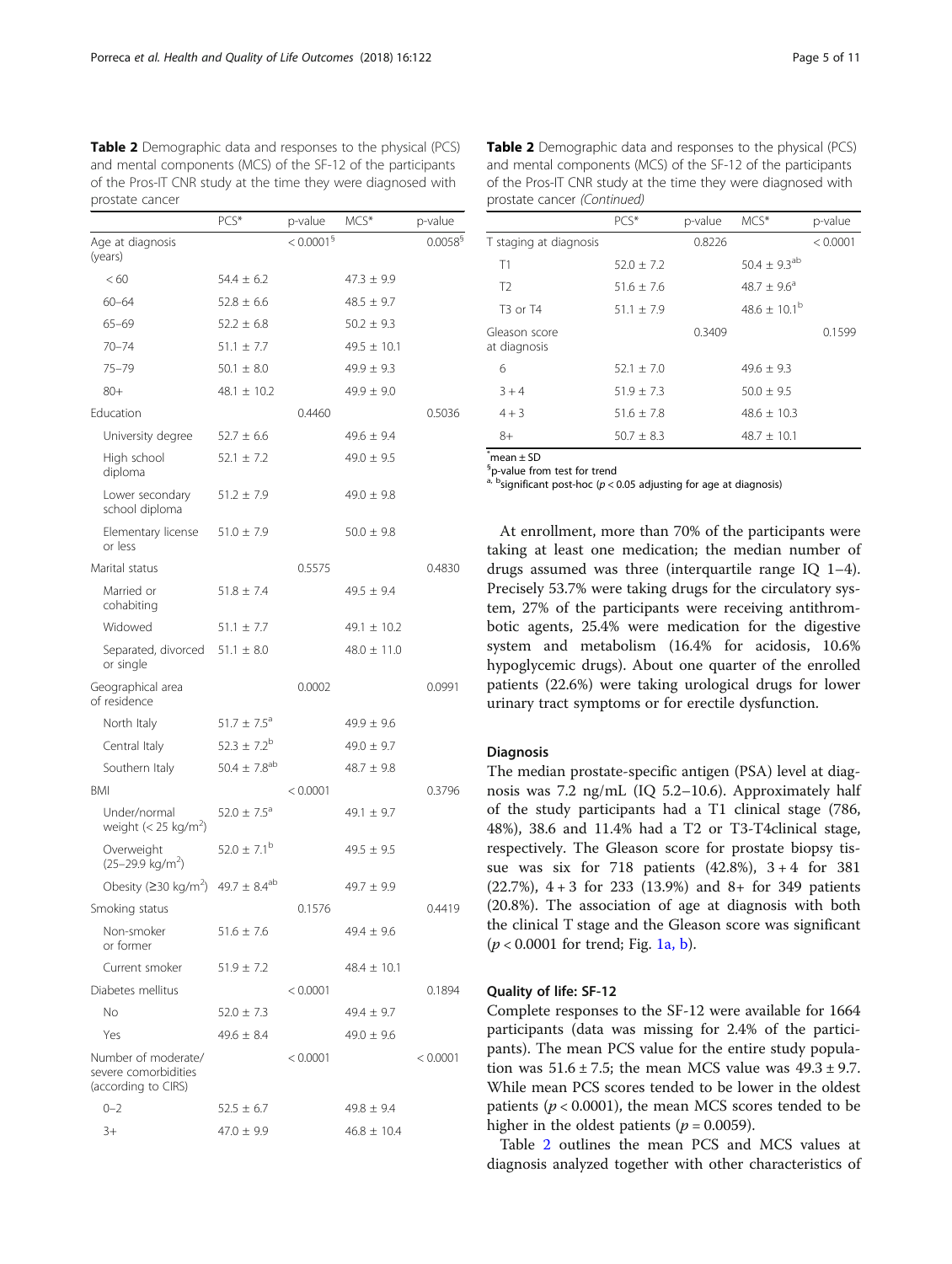the participants. The characteristics associated with lower PCS scores in the multivariable logistic regression model were age (Odds Ratio OR 1.06 for each year of age, 95% Confidence Interval CI 1.04–1.08,  $p < 0.0001$ ), obesity (OR 1.84, 95% CI 1.27-2.65,  $p = 0.0012$ ), the presence of three or more moderate/severe comorbidities (OR 2.75, 95% CI 2.01–3.76, p < 0.0001) and a Gleason score at diagnosis of  $8+$  (OR = 1.44, 95% CI) 1.02–2.05,  $p = 0.0401$ ). Living in Southern regions of Italy and being widowed or single were also associated with lower PCS scores in the multivariable model (OR = 1.69, 95% CI 1.23–2.33, p = 0.0013 and OR = 1.42, 95% CI 1.02–1.98,  $p = 0.040$ , respectively).

The characteristics associated with lower MCS scores in the multivariable logistic model were younger age (OR = 0.97, 95% CI 0.96–0.98, p = 0.0012), the presence of three or more moderate/severe comorbidities (OR 1.95, 95% CI 1.42–2.70, p < 0.0001), a T-score at diagnosis that was higher than T1 (T2 vs T1 OR 1.51, 95% CI 1.15–1.98, p = 0.0029; T3-T4 vs T1 OR 1.62, 95% CI 1.06–2.48,  $p = 0.0253$ ).

#### Quality of life: UCLA-PCI

Complete responses to the UCLA-PCI were available for 1645 participants (3.5% missing data). At the time prostate cancer was diagnosed, urinary function was good  $(93.2 \pm 15.7)$  and urinary bother scores were low  $(88.5 \pm 23.3)$ . Four point 9 % of the study participants reported using at least one safety pad daily to control urinary loss; the increase with age was not significant ( $p = 0.1943$ ): the percent ranged from 3.2% in the patients younger than 65 to 5.8, 5.3 and 5.4% in the patients between 65 and 69, 70–74 and 75-older, respectively. The use of a daily safety pad to control urinary loss was significantly associated with lower urinary bother scores  $(45.7 \pm 29.3)$ vs  $90.7 \pm 20.7$ , p < 0.0001).

Bowel function and bother scores on the UCLA-PCI were generally good  $(93.6 \pm 13.2 \text{ and } 93.3 \pm 18.3 \text{, respectively})$ ively), and less than 3% of the participants reported a moderate or severe problem attributable to bowel function. The mean sexual function and bother scores were  $48.6 \pm 32.2$  and  $64.1 \pm 35.0$ , respectively. Twenty-six point 7 % of the participants declared that their sexual function was a moderate/large problem: the percentages ranged from 22.9 to 23.8% to 29.8 and 30.5% in the patients younger than 65, between 65 and 69, 70–74 or 75 or older respectively ( $p = 0.0044$ ).

Age was the main characteristic associated with prostate cancer scores (Fig. 2; Table [3](#page-6-0)), also in the multivariable logistic regression models; the  $p$ -values for trend with increasing age were statistically significant for every health aspect evaluated by UCLA-PCI.

Variables significantly associated with lower scores on sexual function in the multivariable models were age (OR 1.10, 95% CI 1.08-1.13,  $p < 0.0001$ ), diabetes (OR = 1.40, 95% CI 1.01–1.96,  $p = 0.0485$ ), three or more moderate/severe comorbidities according to CIRS (OR 1.55, 95% CI 1.11–2.16,  $p = 0.0103$ , T2 or T3-T4 at diagnosis (OR = 1.42, 95% CI 1.06–1.89,  $p = 0.0185$ , and OR = 1.75, 95% CI 1.14–2.69,  $p = 0.0093$ , vs T1, respectively) and a Gleason score of eight or more  $(OR = 2.03, 95\%$  CI  $1.42 - 2.92$ ,  $p = 0.0001$ ).

#### **Discussion**

The PROS-IT CNR Study allows to assess the quality of life of males diagnosed as new cases of prostate cancer in Italy. More than half of the patients reside in Northern Italy, a fact that is linked to the geography of the centers, which all voluntarily agreed to participate in

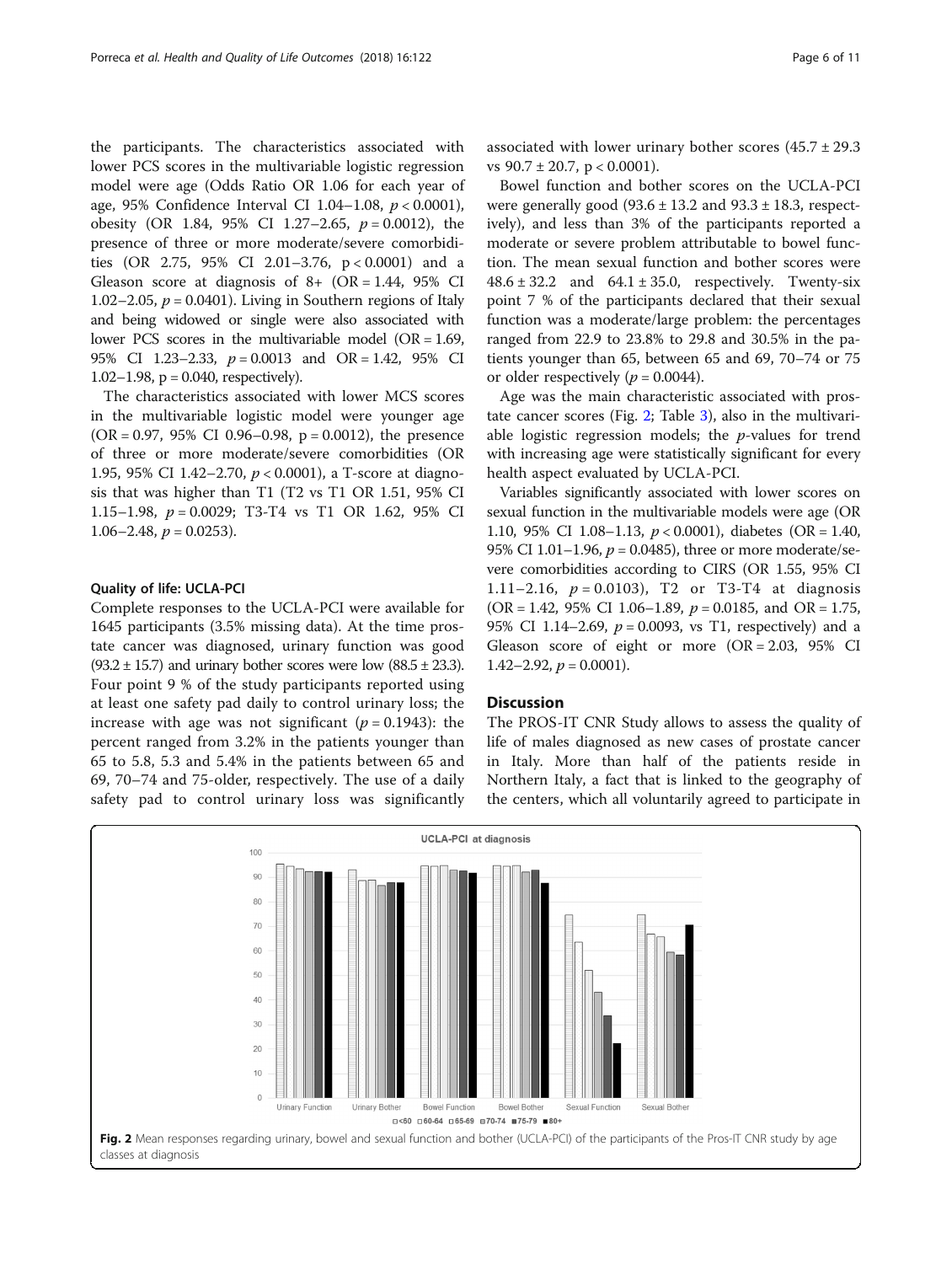| I<br>ļ<br>$\frac{1}{2}$<br>į                                      |                                                                  |
|-------------------------------------------------------------------|------------------------------------------------------------------|
|                                                                   |                                                                  |
| I                                                                 |                                                                  |
|                                                                   |                                                                  |
| $\ddot{\phantom{0}}$                                              |                                                                  |
| Í<br>5                                                            |                                                                  |
| ï                                                                 |                                                                  |
|                                                                   |                                                                  |
| $\frac{1}{1}$<br>$\overline{ }$                                   |                                                                  |
| I                                                                 |                                                                  |
| I<br>I                                                            |                                                                  |
| l                                                                 |                                                                  |
|                                                                   |                                                                  |
|                                                                   |                                                                  |
| i<br>1<br>$\overline{ }$                                          |                                                                  |
|                                                                   |                                                                  |
| $\frac{1}{3}$<br>j                                                |                                                                  |
| s<br>Cicli<br>ž<br>J                                              |                                                                  |
| ţ<br>j<br>١                                                       |                                                                  |
| i                                                                 |                                                                  |
| $\frac{1}{2}$<br>1<br>l                                           |                                                                  |
|                                                                   |                                                                  |
|                                                                   |                                                                  |
| Ĉ<br>١                                                            |                                                                  |
| $\ddot{\phantom{0}}$<br>i                                         |                                                                  |
| b<br>D<br>I<br>J<br>I<br>Ï                                        |                                                                  |
| $\overline{ }$                                                    |                                                                  |
| l<br>I<br>j                                                       |                                                                  |
| ì                                                                 |                                                                  |
|                                                                   |                                                                  |
| )<br>;<br>ł<br>l                                                  |                                                                  |
| j                                                                 |                                                                  |
| $\overline{a}$                                                    |                                                                  |
| l<br>١                                                            |                                                                  |
| $\overline{a}$<br>١                                               |                                                                  |
| I<br>١                                                            |                                                                  |
| i                                                                 |                                                                  |
| $\ddot{\phantom{a}}$<br>١                                         |                                                                  |
| ٦<br>j                                                            |                                                                  |
| $\ddot{\cdot}$<br>j                                               |                                                                  |
| Ï<br>i                                                            |                                                                  |
| Ī<br>٢                                                            |                                                                  |
| ļ<br>$\epsilon$<br>j                                              |                                                                  |
| I<br>$\ddot{\phantom{a}}$                                         |                                                                  |
|                                                                   |                                                                  |
|                                                                   |                                                                  |
|                                                                   |                                                                  |
| j<br>Ī<br>$\epsilon$<br>ļ                                         |                                                                  |
| int.                                                              |                                                                  |
| gu<br>$\mathbf{r}$                                                |                                                                  |
| i                                                                 |                                                                  |
| Ï<br>l<br>j<br>i<br>֖֖֖֪ׅ֪ׅ֪֪֪ׅ֖֚֚֚֚֚֚֚֚֚֚֚֚֚֚֚֚֚֚֚֬֝֝֝֝֝֝֝֝<br>١ |                                                                  |
| $\overline{\phantom{a}}$<br>l                                     |                                                                  |
|                                                                   |                                                                  |
| i<br>!                                                            | ؟<br>ک<br>j                                                      |
| ļ<br>J                                                            | $20 - 24 - 44 - 24$                                              |
| i<br>۱<br>J                                                       |                                                                  |
|                                                                   |                                                                  |
| j<br>j                                                            |                                                                  |
| i<br> <br>                                                        | j                                                                |
|                                                                   | l                                                                |
| .<br>ו                                                            |                                                                  |
|                                                                   | i<br>ļ                                                           |
| I<br>J<br>j<br>İ                                                  | i                                                                |
|                                                                   |                                                                  |
| j<br>l<br>١                                                       | l<br>$\overline{ }$<br>Ç<br>i                                    |
| l<br>i                                                            | ֺ֝֬֝֬֝<br>Í                                                      |
|                                                                   | ī<br>֖֖֖֖֖֖֧ׅׅ֚֚֚֚֚֚֚֚֚֚֚֚֚֚֚֚֚֚֚֚֚֚֚֚֬֝֟֓֡֞֡֓֞֡֡֡֓֡֬֓֞֬֓֞֓֬֝֓֞֬ |
| ι                                                                 | ļ<br>l                                                           |
| ١<br>I                                                            | $\ddot{\phantom{0}}$                                             |
| ć                                                                 | j<br>l                                                           |

<span id="page-6-0"></span>

|                                               | Function*<br>Urinary | $p$ -value          | Urinary<br>Bother*         | p-value      | Bowel<br>Function*                | p-value                | Bowel Bother*       | p-value      | Function*<br>Sexual                      | p-value               | Bother*<br>Sexual      | p-value                 |
|-----------------------------------------------|----------------------|---------------------|----------------------------|--------------|-----------------------------------|------------------------|---------------------|--------------|------------------------------------------|-----------------------|------------------------|-------------------------|
| Age at diagnosis                              |                      | 0.0015 <sup>5</sup> |                            | $0.0030^{5}$ |                                   | $0.0058^{\frac{5}{3}}$ |                     | $0.0167^{5}$ |                                          | < 0.0001 <sup>9</sup> |                        | $< 0.0001$ <sup>§</sup> |
| $< 60$ years                                  | $95.5 \pm 12.4$      |                     | $93.3 \pm 18.$             |              | ± 12.4<br>94.7                    |                        | $94.9 \pm 17.5$     |              | 25.0<br>74.3 ±                           |                       | ِ<br>34.<br>$74.8 \pm$ |                         |
| 60-64                                         | $94.3 \pm 14.2$      |                     | $88.7 \pm 23.7$            |              | $94.5 \pm 13.4$                   |                        | $94.3 \pm 15.7$     |              | 27.8<br>$63.2 \pm 1$                     |                       | 34,6<br>$66.9 \pm 1$   |                         |
| $65 - 69$                                     | $93.3 \pm 16.3$      |                     | $88.9 \pm 23.5$            |              | $94.7 \pm 11.4$                   |                        | 94.6 ± 16.0         |              | 30,4<br>$51.2 \pm$                       |                       | 32.8<br>$65.3 \pm 1$   |                         |
| $70 - 74$                                     | $92.2 \pm 16.6$      |                     | $86.9 \pm 24.5$            |              | $92.9 \pm 13.7$                   |                        | $92.1 \pm 19.6$     |              | 30.2<br>$43.1 \pm$                       |                       | 35.1<br>$+$<br>595     |                         |
| $75 - 79$                                     | $92.3 \pm 16.3$      |                     | 24.2<br>$87.5 \pm 7$       |              | $92.8 \pm 13.9$                   |                        | $93.3 \pm 18.9$     |              | Lņ<br>29.<br>$+$<br>33.2                 |                       | 36.4<br>$+$<br>58.5    |                         |
| $rac{+}{80}$                                  | $92.2 \pm 16.7$      |                     | O)<br>23.<br>88.0 ±        |              | $91.9 \pm 16.2$                   |                        | 25.1<br>$+$<br>87.1 |              | 25.3<br>$+$<br>23.0                      |                       | 33.6<br>$+$<br>70.3    |                         |
| Education                                     |                      | 0.8255              |                            | 0.7833       |                                   | 0.3867                 |                     | 0.1411       |                                          | 0.2339                |                        | 0.4686                  |
| University degree                             | $94.3 \pm 14.2$      |                     | 22.1<br>$89.3 \pm 7$       |              | $95 \pm 11.2$                     |                        | $93.1 \pm 17.2$     |              | ۱Q.<br>SS.<br>56.8 ±                     |                       | 35.3<br>$67.7 \pm 1$   |                         |
| High school diploma                           | $93.6 \pm 15.4$      |                     | $88.2 \pm 23.8$            |              | $93.4 \pm 13$                     |                        | $92.8 \pm 18.7$     |              | 31.8<br>$52.2 \pm$                       |                       | 35.2<br>$63.6 \pm 1$   |                         |
| Lower secondary school diploma                | $92.8 \pm 15.7$      |                     | LN.<br>23.<br>$88.9 \pm 1$ |              | $94.4 \pm 12.4$                   |                        | $94.5 \pm 16.9$     |              | Lŋ<br>$\approx$<br>49.6 ±                |                       | 343<br>66.2 ±          |                         |
| Elementary or less                            | $92.4 \pm 16.8$      |                     | 23.4<br>$+$<br>88.3        |              | $92.8 \pm 14.7$                   |                        | ± 19.3<br>92.9      |              | 30.5<br>$+$<br>39.9                      |                       | 35.2<br>$+$<br>61.8    |                         |
| Marital status                                |                      | 0.1720              |                            | 0.6739       |                                   | 0.0158                 |                     | 0.6490       |                                          | 0.5433                |                        | 0.6904                  |
| Married/cohabiting                            | $93.4 \pm 15.6$      |                     | $88.7 \pm 23.2$            |              | $93.9 \pm 13.1^a$                 |                        | $93.5 \pm 18.1$     |              | 32.2<br>49.1 ±                           |                       | 35.1<br>$63.9 \pm 1$   |                         |
| Widowed                                       | $91.7 \pm 15$        |                     | 22.9<br>$88.7 \pm 1$       |              | $92.7 \pm 14.2$                   |                        | $91.1 \pm 21.9$     |              | 29.9<br>40.6 ±                           |                       | 34.5<br>$63.3 \pm 1$   |                         |
| Separated, divorced, single                   | $91.9 \pm 17.1$      |                     | 25.1<br>$\pm$<br>87.1      |              | ± 13.9 <sup>a</sup><br>91.5       |                        | ± 18.3<br>93        |              | 32.7<br>$+$<br>48.4                      |                       | 34.8<br>66.6 ±         |                         |
| Geographical residence                        |                      | 0.0792              |                            | 0.0988       |                                   | 0.1680                 |                     | 0.2818       |                                          | 0.0651                |                        | 0.0001                  |
| North Italy                                   | $93.2 \pm 15.3$      |                     | Ņ<br>23.<br>$88.3 \pm 7$   |              | $93.5 \pm 12.8$                   |                        | $93.1 \pm 18.3$     |              | w<br>$\approx$<br>$\overline{+}$<br>47.5 |                       | $67.8 \pm 34.1^{ab}$   |                         |
| Central Italy                                 | $92.7 \pm 16.5$      |                     | $90.2 \pm 22.1$            |              | $94.7 \pm 12.3$                   |                        | $94.2 \pm 17.6$     |              | 31.3<br>$51.4 \pm$                       |                       | $58.8 \pm 35.3^a$      |                         |
| South Italy                                   | $92.5 \pm 16$        |                     | 25.5<br>$86.9 \pm 7$       |              | $93 \pm 14.9$                     |                        | ± 19.1<br>92.8      |              | 33.2<br>$+$<br>46.7                      |                       | $60 + 36.3^{b}$        |                         |
| $\overline{\mathbb{R}}$                       |                      | 0.8219              |                            | 0.3962       |                                   | 0.0290                 |                     | 0.6373       |                                          | 0.0012                |                        | 0.3423                  |
| Under/normal weight (< 25 kg/m <sup>2</sup> ) | $93 \pm 16.2$        |                     | O,<br>$88.7 \pm 23.$       |              | $94 \pm 12.6^a$                   |                        | $93.3 \pm 18.3$     |              | $50.3 \pm 32^{a}$                        |                       | 34.8<br>$65.3 \pm 1$   |                         |
| Overweight (25–29.9 kg/m <sup>2</sup> )       | $93.1 \pm 15.6$      |                     | 22.9<br>$88.7 \pm 1$       |              | $94.1 \pm 12.5^{b}$               |                        | $93.6 \pm 17.6$     |              | $32.3^b$<br>$48.9 +$                     |                       | 34.8<br>64.1 ±         |                         |
| Obesity (230 kg/m <sup>2</sup> )              | $93.3 \pm 15.1$      |                     | 23.7<br>$+$<br>87.4        |              | $\pm 16.5^{ab}$<br>$\overline{6}$ |                        | 21.0<br>$91.8 \pm$  |              | $32^{ab}$<br>$+$<br>43.4                 |                       | 36.1<br>$+$<br>61.8    |                         |
| Smoking status                                |                      | 0.301               |                            | 0.2375       |                                   | 0.5201                 |                     | 0.8061       |                                          | 0.6522                |                        | 0.9697                  |
| Non-smoker or former                          | $92.9 \pm 16$        |                     | O,<br>$88.1 \pm 23.$       |              | $93.4 \pm 13.5$                   |                        | $93.1 \pm 18.6$     |              | 32.2<br>$47.8 \pm$                       |                       | 35.2<br>$63.8 \pm 1$   |                         |
| Current smoker                                | $94.4 \pm 14.3$      |                     | 91.1 $\pm$ 20.4            |              | $94.7 \pm 11.3$                   |                        | $93.9 \pm 16.6$     |              | 312<br>$53.6 \pm$                        |                       | 34.0<br>66.1 ±         |                         |
| Diabetes mellitus                             |                      | 0.3837              |                            | 0.2607       |                                   | 0.6216                 |                     | 0.0585       |                                          | 0.0001                |                        | 0.6154                  |
| $\frac{1}{2}$                                 | $93.3 \pm 15.7$      |                     | $88.9 \pm 23.0$            |              | $93.8 \pm 12.9$                   |                        | $93.7 \pm 17.7$     |              | $50.5 \pm 32.0$                          |                       | $64.5 \pm 34.9$        |                         |
| Yes                                           | $92.6 \pm 15.9$      |                     | $86.9 \pm 25.0$            |              | $92.9 \pm 14.6$                   |                        | $91.1 \pm 21.4$     |              | $38.2 \pm 31.0$                          |                       | $62.0 \pm 35.7$        |                         |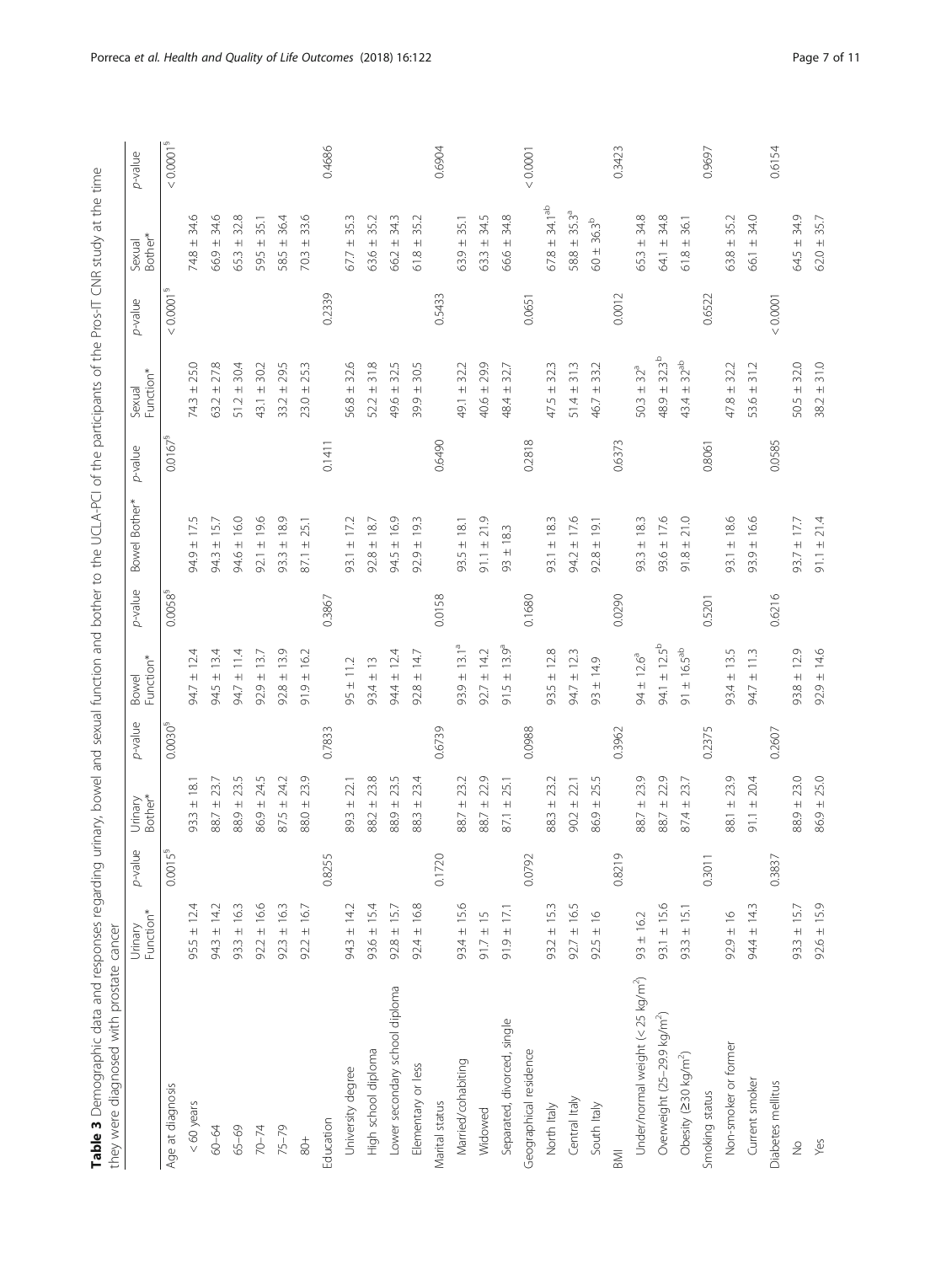|                                                                                                                                | Function*<br>Urinary | p-value | Bother*<br>Urinary | p-value | Function*<br><b>Bowel</b> | p-value | Bowel Bother*   | p-value | Function*<br>Sexual           | p-value | Bother*<br>Sexual | p-value |
|--------------------------------------------------------------------------------------------------------------------------------|----------------------|---------|--------------------|---------|---------------------------|---------|-----------------|---------|-------------------------------|---------|-------------------|---------|
| N. of moderate/severe<br>comorbidities (CIRS)                                                                                  |                      | 0.0774  |                    | 0.0072  |                           | 0.0001  |                 | 0.0001  |                               | 0.0001  |                   | 0.1873  |
| $0 - 2$                                                                                                                        | $93.4 \pm 15.5$      |         | 89.4 ± 22.3        |         | $94.2 \pm 12.5$           |         | $94.5 \pm 16.3$ |         | $50.8 \pm 31.9$               |         | $64.9 \pm 34.9$   |         |
| $\frac{1}{2}$                                                                                                                  | $91.9 \pm 16.6$      |         | $83.8 \pm 27.8$    |         | $90.3 \pm 16.3$           |         | $86.5 \pm 26.1$ |         | $35.7 \pm 30.7$               |         | $60.2 \pm 35.4$   |         |
| T staging at diagnosis                                                                                                         |                      | 0.1070  |                    | 0.0133  |                           | 0.2658  |                 | 0.5184  |                               | 0.0001  |                   | 0.4077  |
| F                                                                                                                              | $94.2 \pm 14$        |         | $90.3 \pm 22$      |         | $94.6 \pm 12.2$           |         | $94 \pm 17.2$   |         | $55.7 \pm 30.6^a$             |         | $66.6 \pm 33.8$   |         |
| <b>Z</b>                                                                                                                       | $92.8 \pm 16.2$      |         | $87.2 \pm 24.4$    |         | $93.6 \pm 13.0$           |         | $93.0 \pm 18.3$ |         | $43.5 \pm 31.7^{\circ}$       |         | $62.8 \pm 34.8$   |         |
| T3 or T4                                                                                                                       | $90.7 \pm 19$        |         | $86.4 \pm 24.3$    |         | $93.5 \pm 13.6$           |         | $93.2 \pm 19.5$ |         | $37.1 \pm 32.3$ <sup>ab</sup> |         | $63.6 \pm 36.9$   |         |
| Gleason score at diagnosis                                                                                                     |                      | 0.6653  |                    | 0.2894  |                           | 0.8231  |                 | 0.5100  |                               | 0.0001  |                   | 0.5015  |
| ७                                                                                                                              | $93.9 \pm 14.4$      |         | $90.1 \pm 21.6$    |         | $94.3 \pm 12.2$           |         | $94.3 \pm 16.6$ |         | $54.8 \pm 30.3$               |         | $66.0 \pm 34.1$   |         |
| $3 + 4$                                                                                                                        | $93.3 \pm 16.4$      |         | 23.3<br>88.9 ±     |         | $93.8 \pm 12.5$           |         | $92.8 \pm 18.3$ |         | 317<br>$48.8 \pm 1$           |         | $62.7 \pm 35.5$   |         |
| $4 + 3$                                                                                                                        | $93.7 \pm 13.4$      |         | $86.7 \pm 25.0$    |         | $93.4 \pm 13.1$           |         | $93.8 \pm 17.0$ |         | $44.9 \pm 32.5$               |         | $60.6 \pm 35.9$   |         |
| $\frac{4}{8}$                                                                                                                  | $91.6 \pm 18.5$      |         | $87.1 \pm 24.8$    |         | 93 ± 14.7                 |         | $92.1 \pm 21.2$ |         | $39 + 33.3$                   |         | $64.5 \pm 35.7$   |         |
| <sup>a, b</sup> significant post-hoc (p < 0.05 adjusting for age at diagnosis<br>"p-value from test for trend<br>$mean \pm SD$ |                      |         |                    |         |                           |         |                 |         |                               |         |                   |         |

 $\overline{C}$  $\dot{E}$ è  $\overline{f}$ j .<br>باء عب  $\begin{array}{c} 1 \mid C \mid A \mid D \mid C \end{array}$ 4 د<br>ب  $\frac{3}{2}$  $\frac{4}{1}$  $\frac{1}{2}$  $\frac{1}{2}$  $\tilde{\mathcal{L}}$  $\frac{2}{7}$  $\frac{1}{7}$  $\frac{1}{\tau}$ ت<br>م Č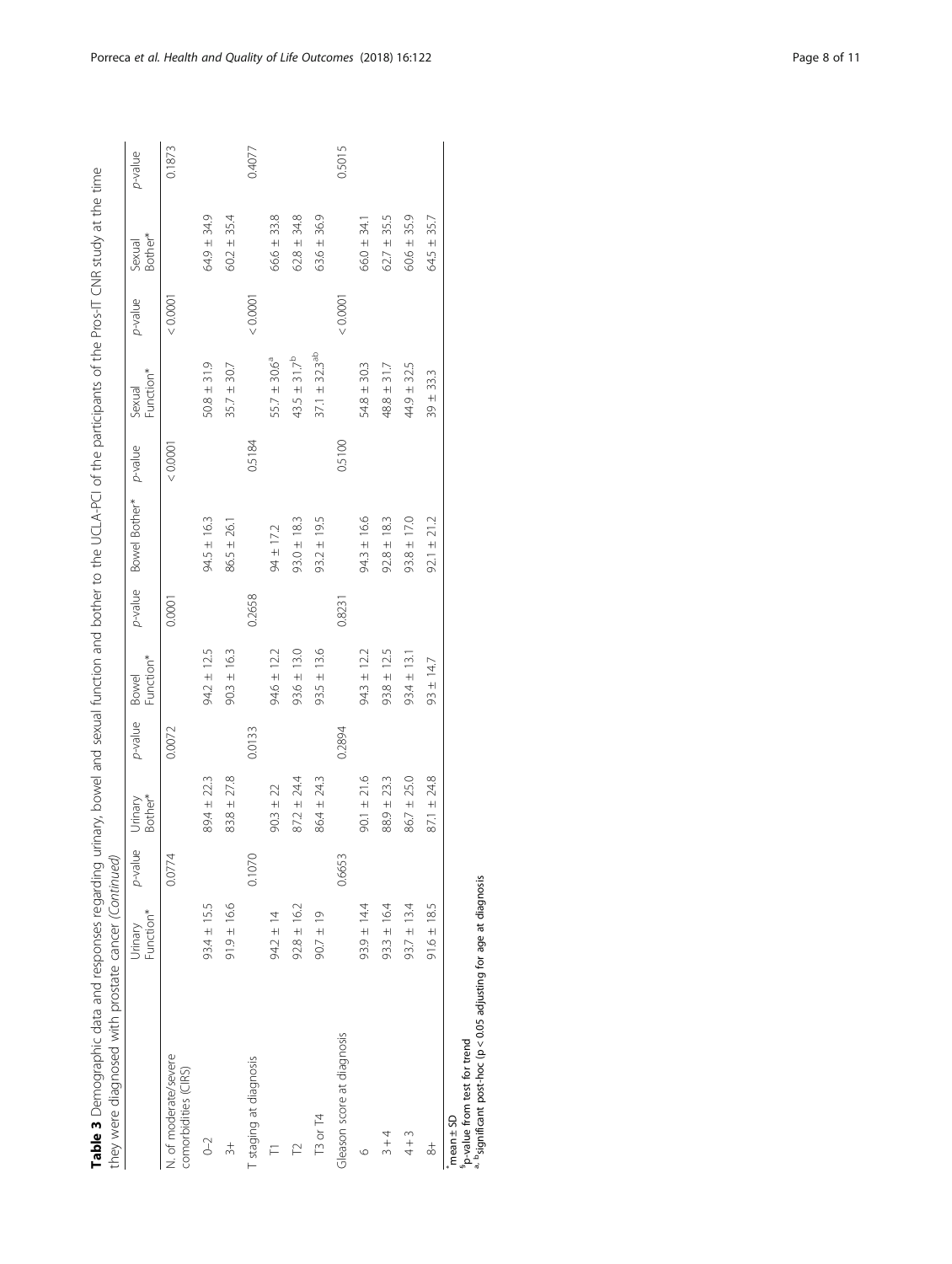the study. Half, in fact, are located in the North; approximately a fourth are located in Central Italy and the rest in the Southern part of the country. According to the last report of the Italian Association of Cancer Registry (AIRTUM), the standardized incidence of prostate cancer was inferior in the Southern and Central regions with respect to that in the Northern ones (68 and 85.7 vs 99.8 per 100,000 men) [[2\]](#page-10-0). Official records also show that while the Southern part of Italy is characterized by a lower incidence rate of prostate cancer, it nonetheless also registers a shorter survival rate. Our study will provide evidence on potential delay in the diagnosis of prostate cancer in South Italy, which could explain these epidemiological trends.

The patients participating in the Pros-IT CNR study were found to be characterized by a higher education with respect to data referring to the general population of males over 75 reported by the Italian Statistics Institute (ISTAT) [\[13](#page-10-0)]. While 12% of the men enrolled in our study had a university degree, only 7% of the general population did so. While 30% of the participants completed grade school or had no official schooling, 48.6% of the general male elderly population did so. The differences in educational status of the participants and the general population, seem to suggest that socio-economic characteristics might be associated to the risk of prostate cancer in the Italian population. We cannot however exclude a selection bias as more highly educated males may have agreed to participate in the study.

The mean score physical SF-12 component score was 51.7, which was higher than that described by the ISTAT in males between 65 and 74 (48.4) or those over 75 (41.5). The scores on the emotional-psychological SF-12 component in the participants were consistent with those reported by the ISTAT in males between 65 and 74 and slightly higher than those calculated for men over 75 [[13\]](#page-10-0). These results disagree to some extent with what has been reported by other studies. For example, both the investigators of the ProtecT trial and a review on prostate cancer and health-related quality of life, reported scores on the two SF-12 components in just diagnosed patients that were consistent with those in the population at large [[5,](#page-10-0) [7\]](#page-10-0). Moreover, according to other studies, just diagnosed with prostate cancer patients had lower scores on the emotional-psychological component with the respect to those in the general population [[14](#page-10-0), [15\]](#page-10-0). Again, these results could be explained by the higher level of education of the participants in our sample compared to that of the general population, a factor that is usually associated to an overall better physical and emotional health.

The scores on the physical component and thus concerning the perception of physical health were worse, in our study, in the older age-groups, while those concerning emotional-psychological status tended to be worse in the youngest age-group, suggesting, just as has been point out in other studies, that a certain amount of psyco-emotional adjustment takes place with aging [\[16,](#page-10-0) [17](#page-10-0)].

It is interesting that worse emotional-psychological component scores were associated to worse T classes at diagnosis regardless of age or other confounding factors such as comorbidities. Likewise, worse T or Gleason scores at diagnosis were associated to worse scores on sexual function, although in some studies men with localized prostate cancer reported more sexual problems with respect to same-age peers without cancer [\[3](#page-10-0)].

Approximately 5% of the patients included in our study declared that they used at least one safety pad daily to control urinary loss. That percentage did not change in the older patients, but it did when there were other urinary disturbances. This baseline finding is of primary relevance when post-treatment continence is being defined and evaluated.

The Pros-IT CNR study has several strengths, including its multidisciplinary approach and its prospective design. The study's longitudinal design that foresees monitoring the participants for 60 months from the time of diagnosis, will allow to evaluate the disease's evolution over time and the patients quality of life. One of the study's limitations instead is connected to the fact that centres were involved on a voluntary basis and a selection bias cannot be excluded.

#### **Conclusions**

The importance of the results presented here is twofold: they draw a profile of the general state of health and the subjective perception of quality of life of patients who have just been diagnosed with prostate cancer. Moreover, they underscore the patients' characteristics at diagnosis that are relevant for appreciating the variations over time of their quality of life. More detailed knowledge about patients' pre-treatment status and perception of health and quality of life will be essential to evaluate their response to treatment and to permit us to compare our data with those reported by other studies.

#### Abbreviations

AIRTUM: Italian Association of Cancer Registry; BMI: Body Mass Index; CI: Confidence Interval; CIRS: Cumulative Illness Rating Scale; DCF: Data Collection Form; GLM: Generalized Linear Model; IQ: Interquartile range; ISTAT: Italian Statistics Institute; MCS: Mental Component Summary; OR: Odds Ratio; PCS: Physical Component Summary; PSA: Prostate-specific antigen; SD: Standard Deviation; SF-12: Short Form Health Survey; UCLA-PCI: University of California Los Angeles-Prostate Cancer Index

#### Acknowledgements

The authors wish to thank Linda Inverso Moretti for reviewing the English version of this paper.

The Pros-IT CNR Group:

Steering Committee: Crepaldi Gaetano (Padova); Maggi Stefania (Padova); Noale Marianna (Padova); Porreca Angelo (Padova); Artibani Walter (Verona); Bassi Pierfrancesco (Roma); Bracarda Sergio (Arezzo); Conti Giario Natale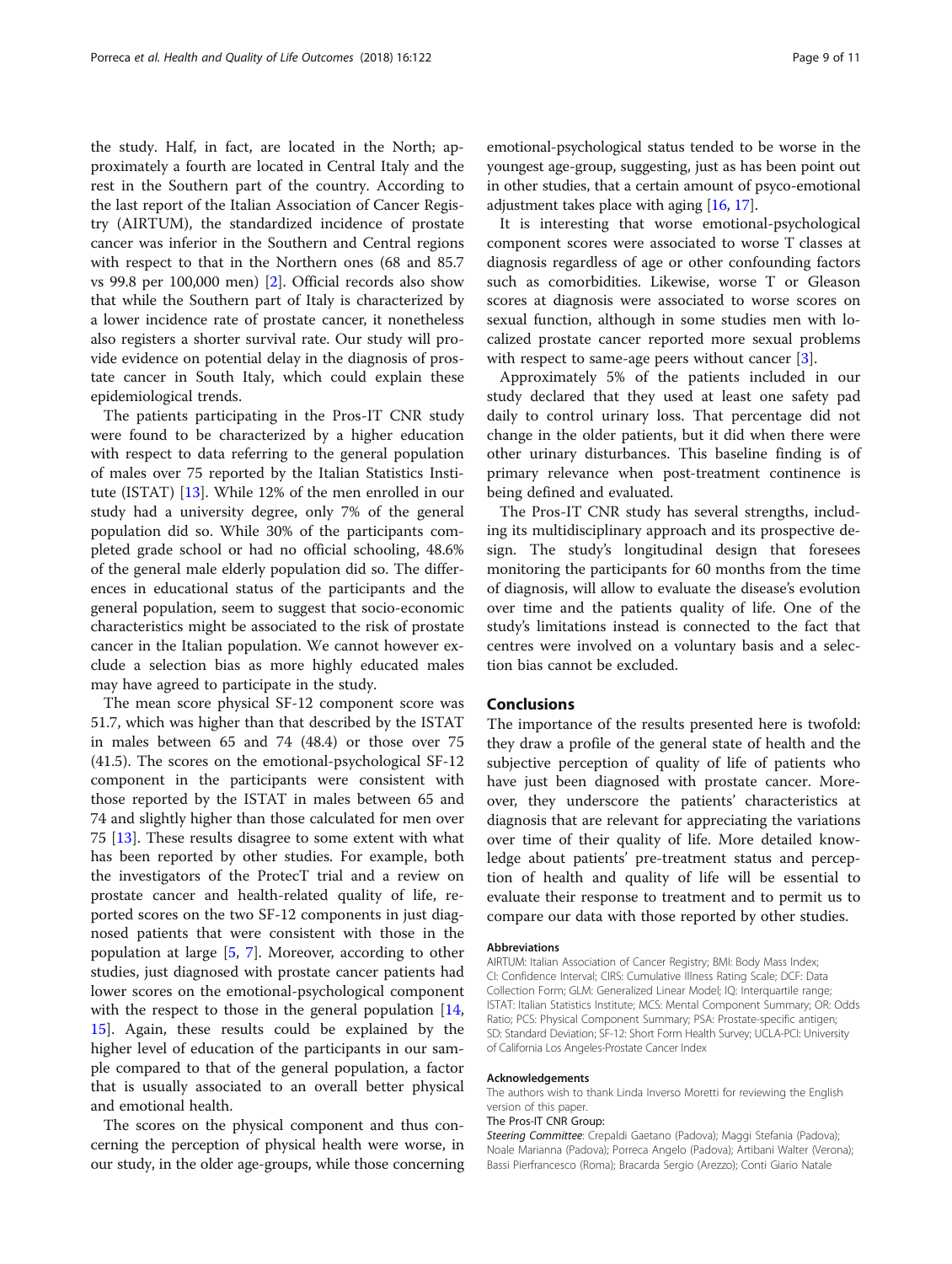<span id="page-9-0"></span>(Como); Corvò Renzo (Genova); Graziotti Pierpaolo (Milano); Russi Elvio (Cuneo); Mirone Vincenzo (Napoli); Montironi Rodolfo (Ancona). Scientific Committee: Bertoni Filippo (Brescia); Gacci Mauro (Firenze); Magrini Stefano Maria (Brescia); Muto Giovanni (Roma); Pecoraro Stefano (Avellino); Ricardi Umberto (Torino); Tubaro Andrea (Roma); Zagonel Vittorina (Padova). Working Group: Alitto Anna Rita (Roma); Ambrosi Enrica (Brescia); Antonelli Alessandro (Brescia); Aristei Cynthia (Perugia); Barbieri Michele (Napoli); Bardari Franco (Asti); Bardoscia Lilia (Brescia); Barra Salvina (Genova); Bartoncini Sara (Torino); Basso Umberto (Padova); Becherini Carlotta (Firenze); Bellavita Rita (Perugia); Bergamaschi Franco (Reggio Emilia); Berlingheri Stefania (Brescia); Berruti Alfredo (Brescia); Borghesi Marco (Bologna); Bortolus Roberto (Pordenone); Borzillo Valentina (Napoli); Bosetti Davide (Milano); Bove Giuseppe (Foggia); Bove Pierluigi (Roma); Brausi Maurizio (Modena); Bruni Alessio (Modena); Bruno Giorgio (Ravenna); Brunocilla Eugenio (Bologna); Buffoli Alberto (Brescia); Buglione Michela (Brescia); Buttigliero Consuelo (Torino); Cacciamani Giovanni (Verona); Caldiroli Michela (Varese); Cardo Giuseppe (Bari); Carmignani Giorgio (Genova); Carrieri Giuseppe (Foggia); Castelli Emanuele (Torino); Castrezzati Elisabetta (Brescia); Catalano Gianpiero (Milano); Cattarino Susanna (Roma); Catucci Francesco (Roma); Cavallini Francolini Dario (Pavia); Ceccarini Ofelia (Bergamo); Celia Antonio (Vicenza); Chiancone Francesco (Napoli); Chini Tommaso (Firenze); Cianci Claudia (Pisa); Cisternino Antonio (Foggia); Collura Devis (Torino); Corbella Franco (Pavia); Corinti Matteo (Como); Corsi Paolo (Verona); Cortese Fiorenza (Alessandria); Corti Luigi (Padova); Cosimo de Nunzio (Roma); Cristiano Olga (Avellino); D'Angelillo Rolando M. (Roma); Da Pozzo Luigi (Bergamo); D'agostino Daniele (Padova); D'Elia Carolina (Bolzano); Dandrea Matteo (Padova); De Angelis Michele (Arezzo); De Angelis Paolo (Novara); De Cobelli Ottavio (Milano); De Concilio Bernardino (Vicenza); De Lisa Antonello (Cagliari); De Luca Stefano (Torino); De Stefani Agostina (Bergamo); Deantoni Chiara Lucrezia (Milano); Degli Esposti Claudio (Bologna); Destito Anna (Catanzaro); Detti Beatrice (Firenze); Di Muzio Nadia (Milano); Di Stasio Andrea (Alessandria); Di Stefano Calogero (Ravenna); Di Trapani Danilo (Palermo); Difino Giuseppe (Foggia); Falivene Sara (Napoli); Farullo Giuseppe (Roma); Fedelini Paolo (Napoli); Ferrari Ilaria (Varese); Ferrau Francesco (Messina); Ferro Matteo (Milano); Fodor Andrei (Milano); Fontanta Francesco (Novara); Francesca Francesco (Pisa); Francolini Giulio (Firenze); Frata Paolo (Brescia); Frezza Giovanni (Bologna); Gabriele Pietro (Torino); Galeandro Maria (Reggio Emilia); Garibaldi Elisabetta (Torino); Gennari Pietro Giovanni (Arezzo); Gentilucci Alessandro (Roma); Giacobbe Alessandro (Torino); Giussani Laura (Varese); Giusti Giuseppe (Cagliari); Gontero Paolo (Torino); Guarneri Alessia (Torino); Guida Cesare (Avellino); Gurioli Alberto (Torino); Huqi Dorijan (Bolzano); Imbimbo Ciro (Napoli); Ingrosso Gianluca (Roma); Iotti Cinzia (Reggio Emilia); Italia Corrado (Bergamo); La Mattina Pierdaniele (Milano); Lamanna Enza (Ravenna); Lastrucci Luciana (Arezzo); Lazzari Grazia (Taranto); Liberale Fabiola (Biella); Liguori Giovanni (Trieste); Lisi Roberto (Roma); Lohr Frank (Modena); Lombardo Riccardo (Roma); Lovisolo Jon AJ (Varese); Ludovico Giuseppe Mario (Bari); Macchione Nicola (Novara); Maggio Francesca (Imperia); Malizia Michele (Bologna); Manasse Gianluca (Perugia); Mandoliti Giovanni (Rovigo); Mantini Giovanna (Roma); Marafioti Luigi (Cosenza); Marciello Luisa (Prato); Marconi Alberto Mario (Varese); Martilotta Antonietta (Cosenza); Marzano Salvino (Prato); Masciullo Stefano (Bergamo); Maso Gloria (Verbania); Massenzo Adele (Cosenza); Mazzeo Ercole (Modena); Mearini Luigi (Perugia); Medoro Serena (Ferrara); Molè Rosa (Catanzaro); Monesi Giorgio (Novara); Montanari Emanuele (Milano); Montefiore Franco (Alessandria); Montesi Giampaolo (Rovigo); Morgia Giuseppe (Catania); Moro Gregorio (Biella); Muscas Giorgio (Cagliari); Musio Daniela (Roma); Muto Paolo (Napoli); Muzzonigro Giovanni (Ancona); Napodano Giorgio (Salerno); Negro Carlo Luigi Augusto (Asti); Nidini Mattia (Mantova); Ntreta Maria (Bologna); Orsatti Marco (Imperia); Palazzolo Carmela (Messina); Palumbo Isabella (Perugia); Parisi Alessandro (Bologna); Parma Paolo (Mantova); Pavan Nicola (Trieste); Pericolini Martina (Roma); Pinto Francesco (Roma); Pistone Antonio (Salerno); Pizzuti Valerio (Grosseto); Platania Angelo (Messina); Polli Caterina (Prato); Pomara Giorgio (Pisa); Ponti Elisabetta (Roma); Porcaro Antonio Benito (Verona); Porpiglia Francesco (Torino); Pugliese Dario (Roma); Pycha Armin (Bolzano); Raguso Giuseppe (Reggio Emilia); Rampini Andrea (Arezzo); Randone Donato Franco (Torino); Roboldi Valentina (Bergamo); Roscigno Marco (Bergamo); Ruggieri Maria Paola (Reggio Emilia); Ruoppo Giuseppe (Reggio Emilia); Sanseverino Roberto (Salerno); Santacaterina Anna (Messina); Santarsieri Michele (Pisa); Santoni Riccardo (Roma); Scagliarini Sarah (Napoli); Scagliotti Giorgio Vittorio (Torino); Scanzi Mauro (Brescia); Scarcia Marcello (Bari); Schiavina Riccardo (Bologna); Sciarra Alessandro (Roma); Sciorio Carmine (Lecco); Scolaro Tindaro (La Spezia); Scuzzarella Salvatore (Lecco); Selvaggio Oscar (Foggia); Serao Armando (Alessandria);

Serni Sergio (Firenze); Signor Marco Andrea (Udine); Silvani Mauro (Biella); Silvano Giovanni (Taranto); Silvestris Franco (Bari); Simeone Claudio (Brescia); Simone Valeria (Bari); Spagnoletti Girolamo (Foggia); Spinelli Matteo Giulio (Milano); Squillace Luigi (Pavia); Tombolini Vincenzo (Roma); Toninelli Mariastella (Brescia); Triggiani Luca (Brescia); Trinchieri Alberto (Lecco); Trodella Luca Eolo (Roma); Trodella Lucio (Roma); Trombetta Carlo (Trieste); Tronnolone Lidia (Roma); Tucci Marcello (Torino); Urzì Daniele (Catania); Valdagni Riccardo (Milano); Valeriani Maurizio (Roma); Vanoli Maurizio (La Spezia); Vitali Elisabetta (Bergamo); Volpe Alessandro (Novara); Zaramella Stefano (Novara); Zeccolini Guglielmo (Vicenza); Zini Giampaolo (Ferrara).

#### Funding

Pros-IT CNR is a non-profit observational study. Takeda Italia S.p.A. has been furnishing CNR with a non-conditional grant to cover the cost of developing a web platform for data entry and the travel expenses of the Steering Committee, the Working Group, and the Scientific Committee.

#### Availability of data and materials

The Pros-IT CNR participating data are available only to the collaborating scientists within the study.

#### Authors' contributions

All authors participated in the study design; SM, MN and AP drafted the manuscript. All the authors critically reviewed and approved the final manuscript.

#### Ethics approval and consent to participate

The Pros-IT CNR study protocol was approved by the Ethics Committee of the clinical coordinating center located at the Sant'Anna Hospital (Como, Italy; register number 45/2014). It was also approved by the Ethics Committees of each of the other participating centers. All participants gave informed consent.

#### Competing interests

AP, MN, WA, PFB, FB, GNC, RC, MG, SMM, VM, RM, GM, SP, UR, VZ declare that they have no conflicts of interest. AT reports personal fees and other from Astellas, other from Allergan, other from Bayer, other from GSK, personal fees and other from Pierre Fabre, other from Takeda, outside the submitted work. SM and GC report grants from Takeda, during the conduct of the study; personal fees from Takeda, outside the submitted work. Conflict of interest forms for PG, ER and SB were not received.

#### Publisher's Note

Springer Nature remains neutral with regard to jurisdictional claims in published maps and institutional affiliations.

#### Author details

<sup>1</sup>Policlinico di Abano Terme, Padova, Italy. <sup>2</sup>National Research Council (CNR) Neuroscience Institute, Aging Branch, Via Giustiniani 2, 35128 Padova, Italy. 3 Azienda Ospedaliera Universitaria Integrata di Verona, Verona, Italy. 4 Policlinico Universitario A. Gemelli, Università Cattolica del Sacro Cuore di Milano - Sede di Roma, Roma, Italy. <sup>5</sup>Prostate Group of AIRO - Italian Association for Radiation Oncology, Milano, Italy. <sup>6</sup>Ospedale San Donato Arezzo, Italy. <sup>7</sup>Ospedale Sant'Anna, Como, Italy. <sup>8</sup>IRCCS San Martino-IST Genova, Italy. <sup>9</sup>Università di Firenze, Firenze, Italy. <sup>10</sup>Ospedale S. Giuseppe, Milano, Italy. <sup>11</sup>Università di Brescia, Brescia, Italy. <sup>12</sup>Università degli Studi di Napoli Federico II, Napoli, Italy. <sup>13</sup>Università Politecnica delle Marche, Ancona, Italy. <sup>14</sup>Università Campus Bio-medico, Roma, Italy. <sup>15</sup>Malzoni Center, Avellino, Italy. <sup>16</sup>Università di Torino, Torino, Italy. <sup>17</sup>A.O. S. Croce e Carle, Cuneo, Italy. <sup>18</sup>Ospedale Sant'Andrea, Roma, Italy. <sup>19</sup>Istituto Oncologico Veneto IOV-IRCCS, Padova, Italy.

#### Received: 15 November 2017 Accepted: 4 June 2018 Published online: 13 June 2018

#### References

1. Global Burden of Disease Collaboration. Global, Regional, and national cancer incidence, Mortality, Years of Life Lost, Years Lived With Disability, and Disability Adjusted Life-years for 32 cancer Groups, 1990 to 2015 A Systematic Analysis for the Global Burden of Disease Study. JAMA Oncol. 2017;3(4):524–48.